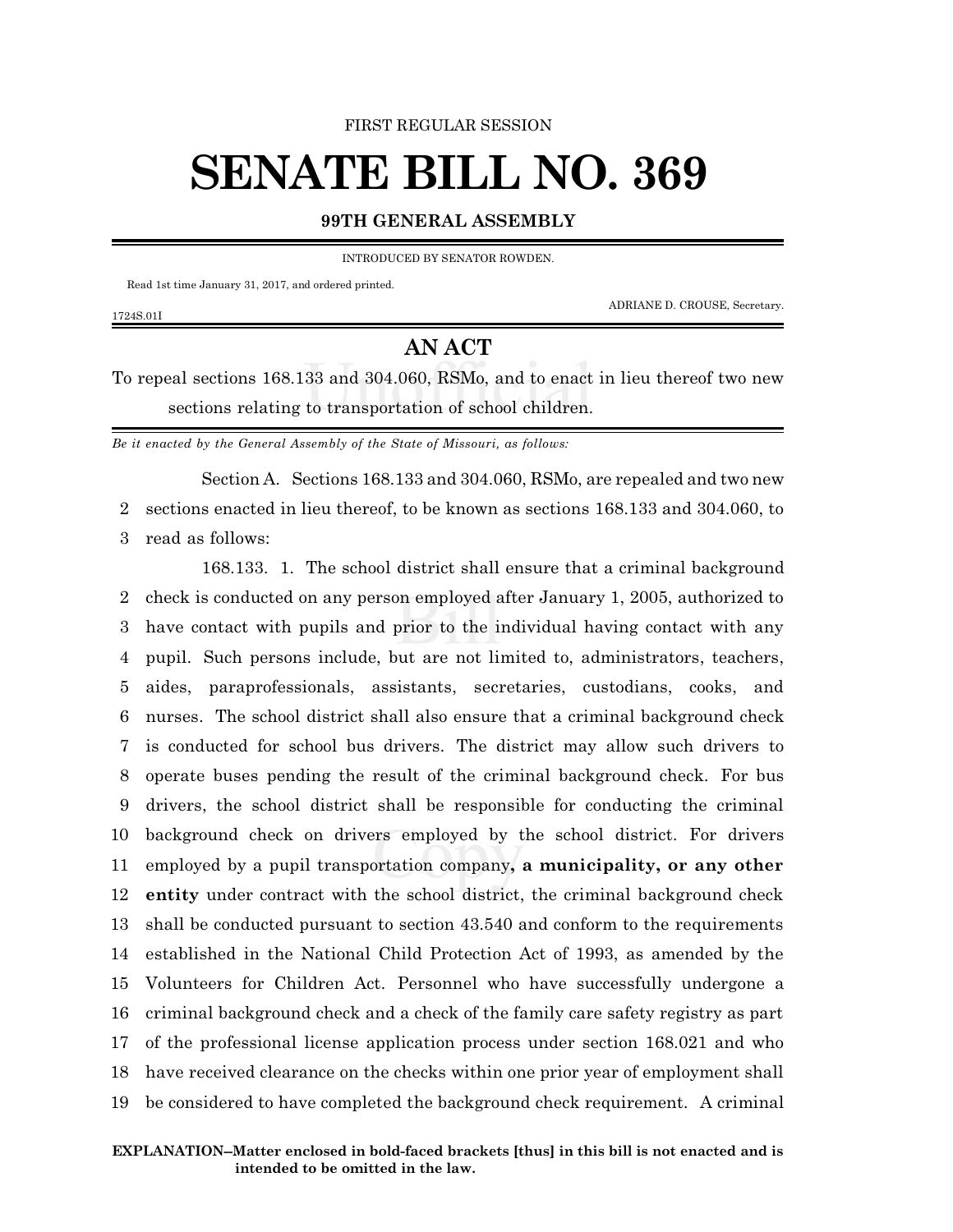background check under this section shall include a search of any information publicly available in an electronic format through a public index or single case display.

 2. In order to facilitate the criminal history background check, the applicant shall submit a set of fingerprints collected pursuant to standards determined by the Missouri highway patrol. The fingerprints shall be used by the highway patrol to search the criminal history repository and shall be forwarded to the Federal Bureau of Investigation for searching the federal criminal history files.

 3. The applicant shall pay the fee for the state criminal history record information pursuant to section 43.530 and sections 210.900 to 210.936 and pay the appropriate fee determined by the Federal Bureau of Investigation for the federal criminal history record when he or she applies for a position authorized to have contact with pupils pursuant to this section. The department shall distribute the fees collected for the state and federal criminal histories to the Missouri highway patrol.

 4. The department of elementary and secondary education shall facilitate an annual check of employed persons holding current active certificates under section 168.021 against criminal history records in the central repository under section 43.530, the sexual offender registry under sections 589.400 to 589.475, and child abuse central registry under sections 210.109 to 210.183. The department of elementary and secondary education shall facilitate procedures for school districts to submit personnel information annually for persons employed by the school districts who do not hold a current valid certificate who are required by subsection 1 of this section to undergo a criminal background check, sexual offender registry check, and child abuse central registry check. The Missouri state highway patrol shall provide ongoing electronic updates to criminal history background checks of those persons previously submitted, both those who have an active certificate and those who do not have an active certificate, by the department of elementary and secondary education. This shall fulfill the annual check against the criminal history records in the central repository under section 43.530.

 5. The school district may adopt a policy to provide for reimbursement of expenses incurred by an employee for state and federal criminal history information pursuant to section 43.530.

6. If, as a result of the criminal history background check mandated by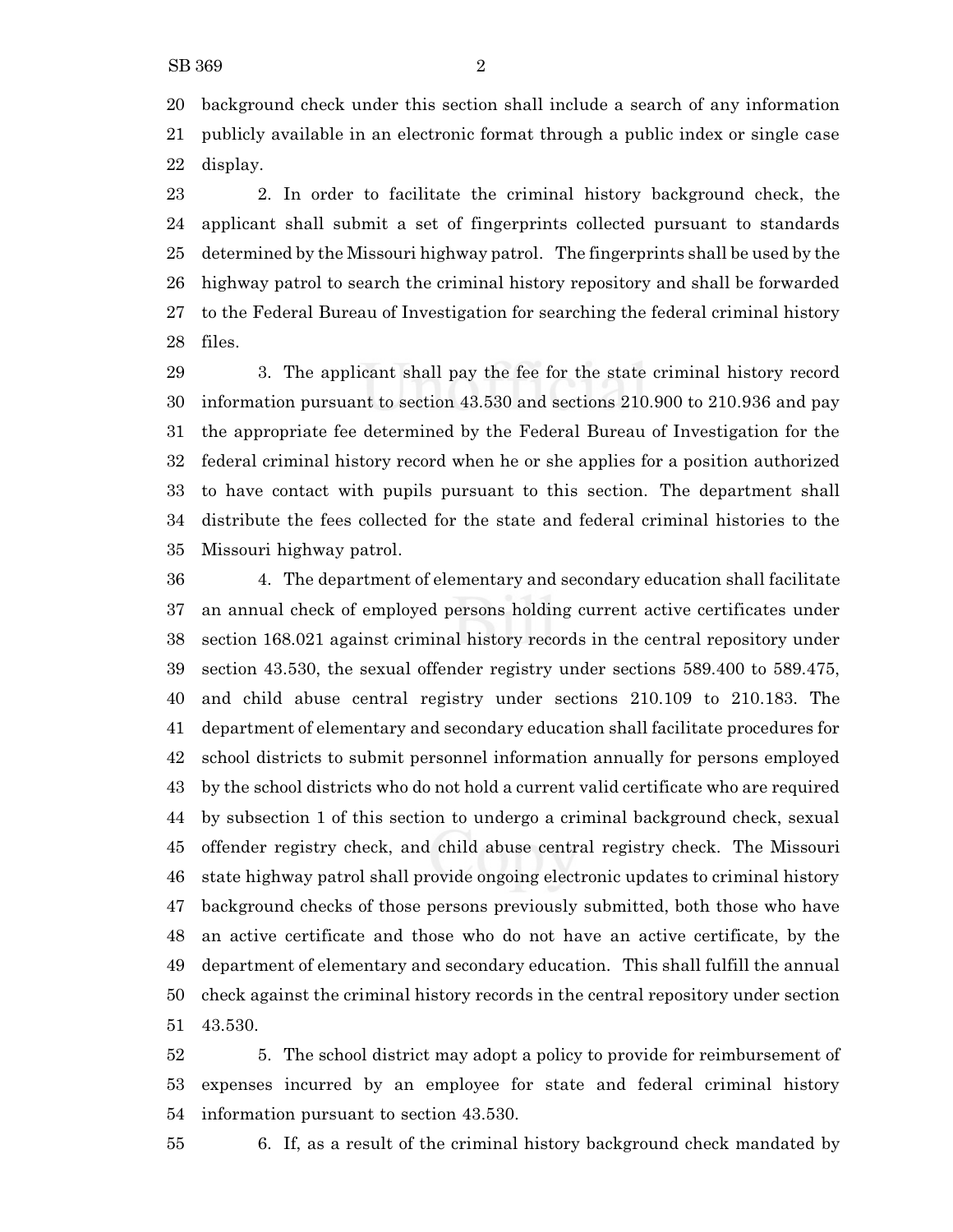this section, it is determined that the holder of a certificate issued pursuant to section 168.021 has pled guilty or nolo contendere to, or been found guilty of a crime or offense listed in section 168.071, or a similar crime or offense committed in another state, the United States, or any other country, regardless of imposition of sentence, such information shall be reported to the department of elementary and secondary education.

 7. Any school official making a report to the department of elementary and secondary education in conformity with this section shall not be subject to civil liability for such action.

 8. For any teacher who is employed by a school district on a substitute or part-time basis within one year of such teacher's retirement from a Missouri school, the state of Missouri shall not require such teacher to be subject to any additional background checks prior to having contact with pupils. Nothing in this subsection shall be construed as prohibiting or otherwise restricting a school district from requiring additional background checks for such teachers employed by the school district.

 9. A criminal background check and fingerprint collection conducted under subsections 1 and 2 of this section shall be valid for at least a period of one year and transferrable from one school district to another district. A school district may, in its discretion, conduct a new criminal background check and fingerprint collection under subsections 1 and 2 for a newly hired employee at the district's expense. A teacher's change in type of certification shall have no effect on the transferability or validity of such records.

 10. Nothing in this section shall be construed to alter the standards for suspension, denial, or revocation of a certificate issued pursuant to this chapter. 11. The state board of education may promulgate rules for criminal history background checks made pursuant to this section. Any rule or portion of a rule, as that term is defined in section 536.010, that is created under the authority delegated in this section shall become effective only if it complies with and is subject to all of the provisions of chapter 536 and, if applicable, section 536.028. This section and chapter 536 are nonseverable and if any of the powers vested with the general assembly pursuant to chapter 536 to review, to delay the effective date, or to disapprove and annul a rule are subsequently held unconstitutional, then the grant of rulemaking authority and any rule proposed or adopted after January 1, 2005, shall be invalid and void.

304.060. 1. The state board of education shall adopt and enforce